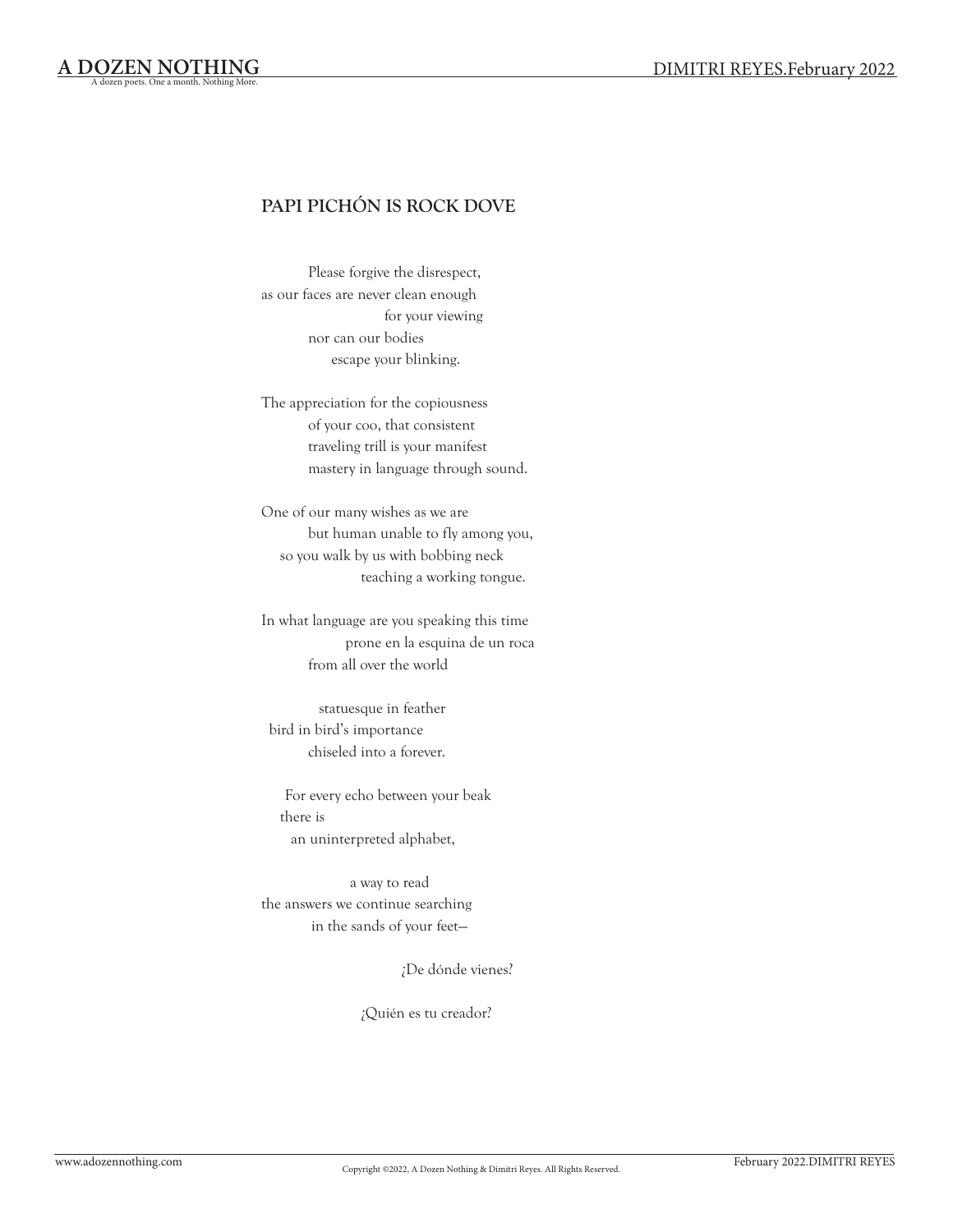### **PAPI PICHÓN IMAGINES HIMSELF A MASTERPIECE**

What is it to not work the fields like my people did? How they gathered the decapitation of plants

into bushels with malicious scythes. Upon dipping my head in a world of hay I could discover

the sun, appreciation in the artform of nourishment. My working hands would evolve from rakes

to spoons. I would dine on four courses of picked fruit and baked bread, know the real taste of

a simple pear and the real estate of producing and consuming. Mostly, I envy the man who lies

exhausted under a tree waiting for his day to be over, for he doesn't know his own greatness like

Papi didn't know his greatness packing linen in a dimly lit factory. To feed on the wheats of labor

is to know something I once did in another life time. To have eaten where I worked, laughed,

and slept is life in browned skin that attracts my spirit's asylum despite these softened palms. So

what am I to do when I pass a bale of dried grass and I know I am but a hayneedle among the fodder?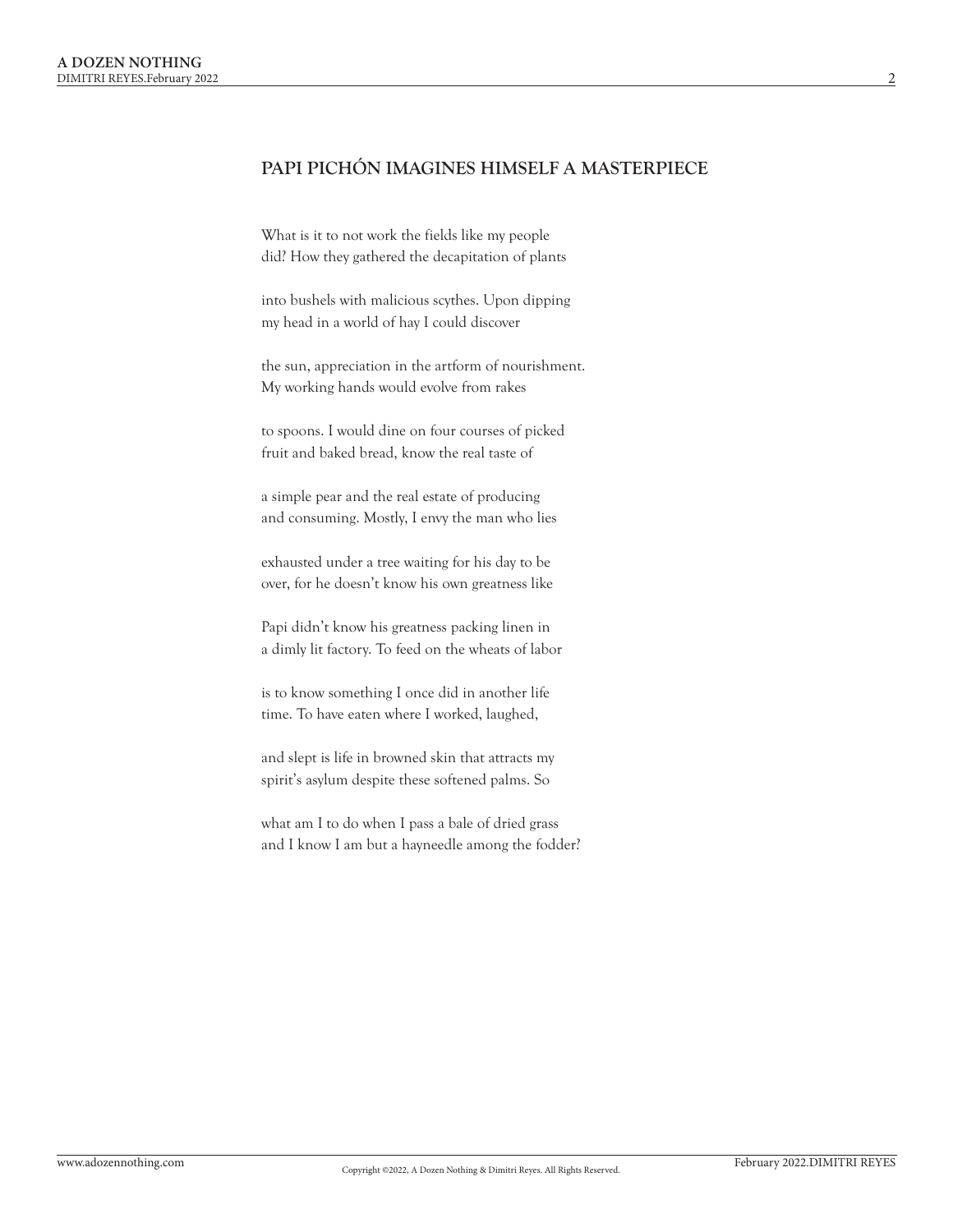#### **PAPI PICHÓN SHADOWBOXES WITH HIS LEGACY**

I'm every youth that pummels your campo's wise guy, calling each jab a gift to place bets and riff on the dimes

of every bird beneath me. My legacy consists of fists clenched tight, to wallop and maim, to ball up the

shamelessness boiled into a twisted spine. Boxing, a sacrificial sport by design, breath and wind conceived

in the sancocho brine of a Trinidad, Rosario, Camacho, Cotto, Ortiz, Olivera, Rivera, Montañez, Torres, Vasquez, Gomez,

and you. Every one of my swings is a comida del pobre story to swallow in this fighting game where any kid

in a high school bathroom can flap his wings, make a scene, and throw hands against another like the generations of bodies

before him. In the cockpits of backyards, clubs, or back alleys of clubs, they're here, with their opponent against the ropes.

Morphed into urinal or dumpster, clobbering and swinging until one hears that inner viejo say, *hit 'em with the bolo* and then,

it cuts quick like sugarcane. Through the art of a fist-to-chin connection, I demonstrate how human can make human blood

trickle down slow, gushing aloe. Each time, swollen appendages make mountains of blueprints with spit and bone skin graphed

on another man's fists to be worn as a flag. In these moments, I begin to question where those hands have been but who am I

to wait for sacks of daggers to speak a double-edged legacy when every bob and weave comes with the wind of a whisper.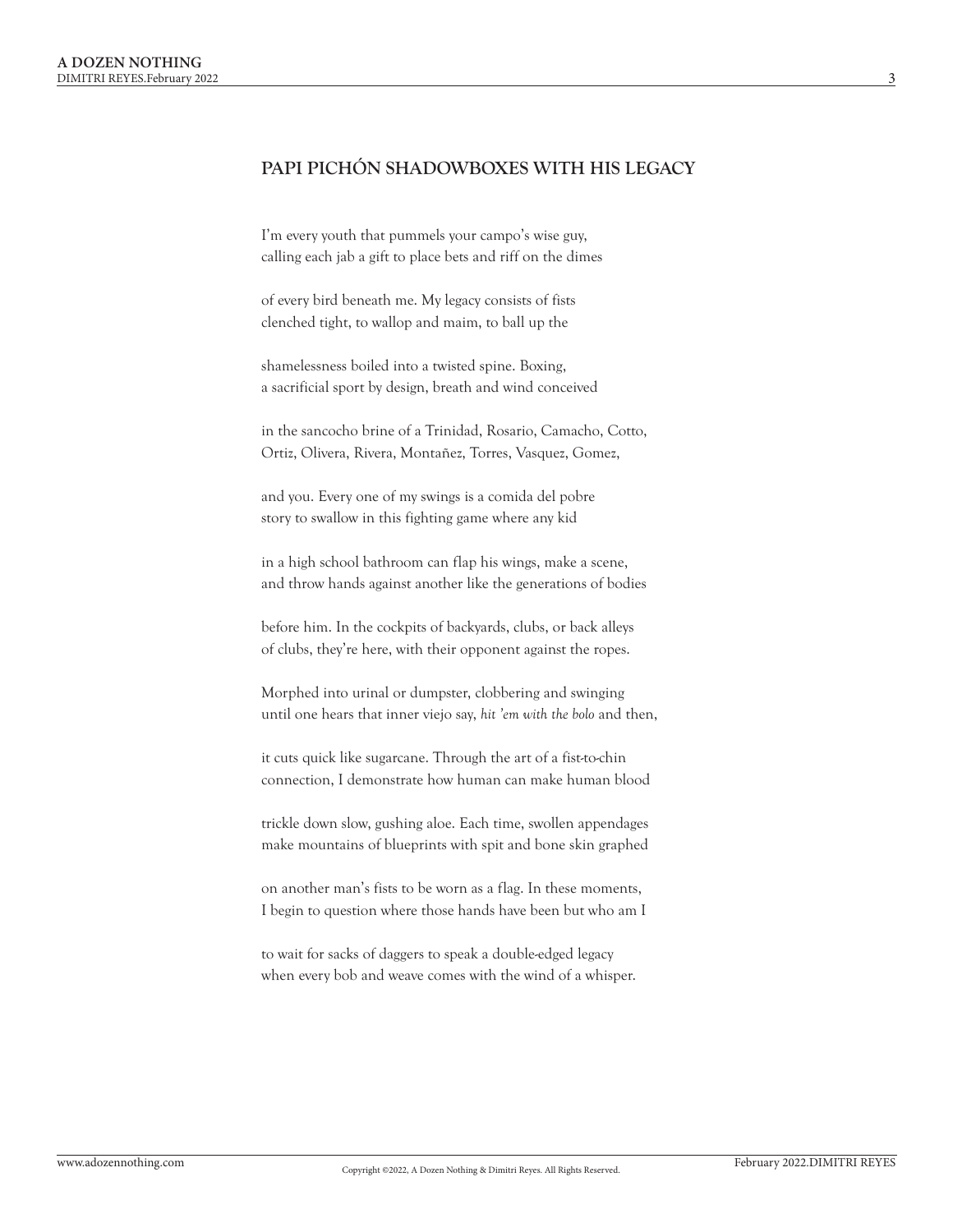# **PAPI PICHÓN NAVIGATES AN EASTERLY WAVE**

When hurricanes start from a kick of dust what does that make us if not a God for releasing breath escaped from our mouths untraceable above 30 degrees momentarily capable of sinking whole cities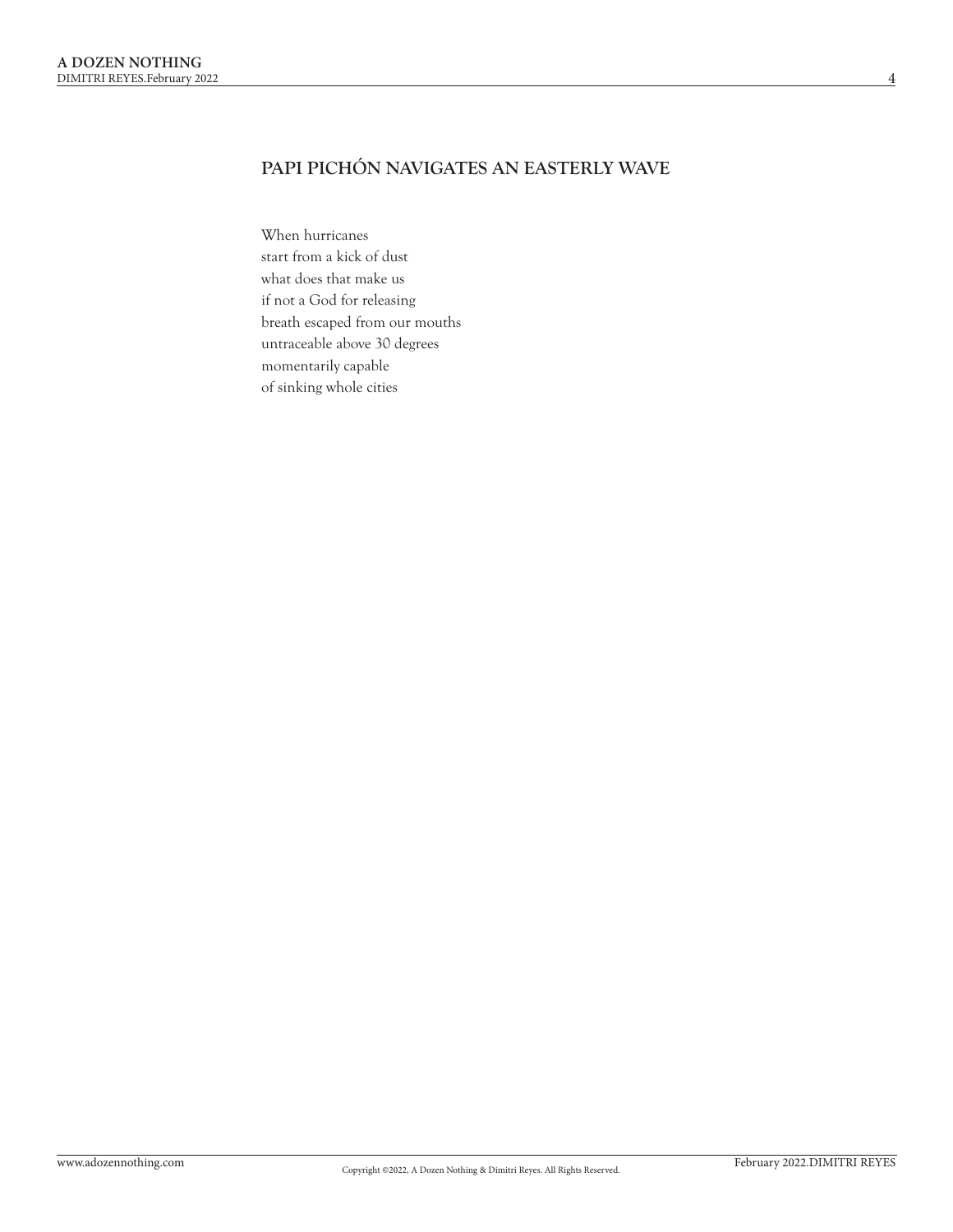## **PAPI PICHÓN DANCES WITH MARIA**

Make her spin with your scratches. Continue

> to hit congas at the front of the entrance at *El Coquí*.

Say nightshade in her hands, say she can provide me no aid.

> In Jersey, Nueva York, Puerto Rico— this dancer floods cities

in the threnody of her hips. Her movements in circles

> on hands and knees, men growing and toppling

like banana trees. We dare be caught in her eye.

> To be hostage to her Juracán sweeping fear in every man's heart.

Let her continue to cut the air of this dancefloor with her hips

in a whirlwind of movements that will leave this place ravaged.